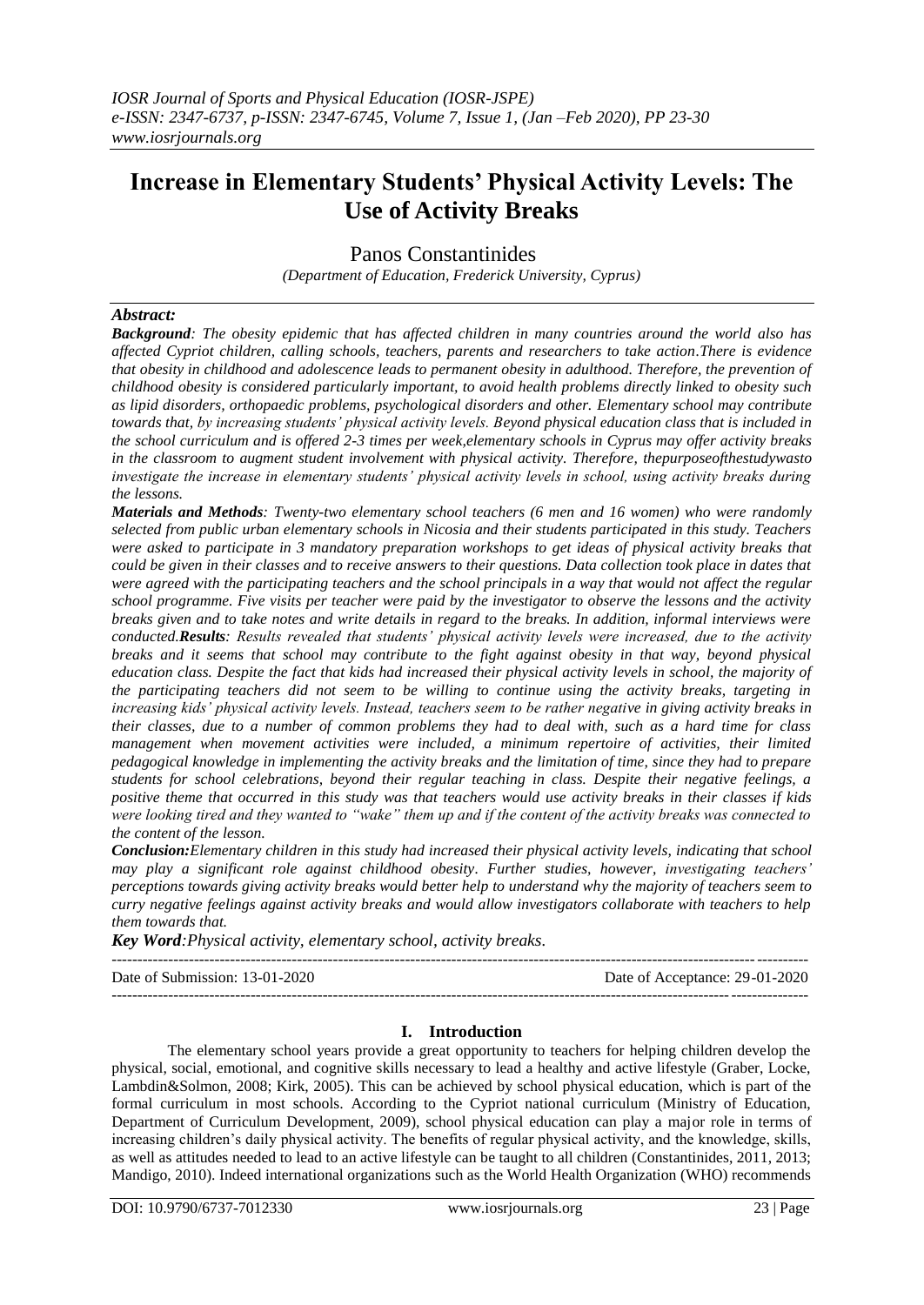at least 60 minutes of moderate to vigorous intensity physical activity daily. Most of the daily physical activity should be aerobic, but vigorous intensity activities should be incorporated, such as those that strengthen muscle and bone, at least three times a week (World Health Organization, 2010).

Despite the favorable endorsement made by WHO (2010) and other organizations in the past (UNESCO, 1978), and the knowledge derived from tons of studies for the health benefits from regular physical activity, an alarm is ringing the past couple of decades for children in Cyprus, calling them to eliminate the time spent in front of television, in front of a computer or any other electronic devise, leave the cough and engage in any kind of physical activity. This is critical, considering that Cyprus is ranked among the top European countries in childhood obesity (Joseph, Genakritis, Vezyrides, &Samoutis, 2013; Lazarou, Panagiotakos, &Matalas, 2010). Children, unfortunately, do not exercise in a regular basis and do not follow a balanced diet.

Hardman and Marshall (2000) suggested, that school physical education is in a perilous position worldwide. Using two worldwide surveys conducted in 2000 and 2009 that assessed the state and status of physical education in schools, Hardman and Marshall (2000; 2009) identified four sets of factors that affect the quality of physical education programs: (a) legal requirements for the implementation of physical education; (b) time allocated to physical education as opposed to time spent for other classes, such as math class; (c) the status of the class and attitudes of educational leaders and stakeholders, such as principals, teachers, or parents; and (d) financial and human resources available to physical education.

The factors identified by Hardman and Marshall (2000; 2009) apply readily to physical education in Cypriot schools. As mentioned earlier, physical education is part of the formal curriculum, however, elementary physical education in Cyprus is taught by classroom teachers (common branch teachers) who are not specialists. This occurs in other European countries, in the U.S (Constantinides, Montalvo& Silverman, 2013) and in Canada (Cameron et al., 2007; Dwyer et al., 2008). Having specialists teach physical education does not guarantee a quality program, although research suggests that specialists generally teach better lessons than classroom teachers (Constantinides, Montalvo& Silverman, 2013; Graber et al., 2008; Tsangaridou, 2008). For example, when compared to elementary classroom teachers (common branch teachers), physical education specialists exhibit higher levels of effective teaching behaviors such as having better-planned programs, individualizing instruction whenever needed, providing more opportunities for practice (physical activity and skill development), having more success in enhancing children"s fitness levels (Constantinides, Montalvo& Silverman, 2009; DeCorby et al., 2005; McKenzie, Sallis, Faucette, Roby &Kolody, 1993; Sallis, McKenzie, Alcaraz, Kolody, Faucette&Hovell, 1997) and promoting positive student attitudes towards physical activity (Constantinides & Silverman, 2018). Furthermore, specialists tend to feel better prepared to teach this class, considering that they studied the topic for four years and enjoy teaching physical education more, since they have chosen to do so intentionally (Constantinides, Montalvo& Silverman, 2013; Mandigo et al., 2004).

The factors mentioned above concerning the effectiveness in physical education classes of elementary classroom teachers in Cyprus, leads to a number of problems: (a) the class is many times neglected in favour of other classes (Constantinides & Silverman, 2018) or is partially implemented, which affects the amount of time students spend in school physical activity; (b) classroom teachers do not possess the content knowledge (CK) and the pedagogical content knowledge (PCK) as specialists do, to teach the lesson effectively (Constantinides, Montalvo, & Silverman, 2013; Constantinides, Montalvo& Silverman, 2013; Rovegno, 1995, 1998, 2003, Rovegno, Chen, &Todorovich, 2003), which affects the quality of the lesson and the development of positive student attitudes; (c) guidelines of the curriculum reform, which took place in 2009, for more student-oriented teaching are not followed (Constantinides, 2019); (d) the budget for equipment and other needs for the class is usually minimal; (e) there is minimal support for staff development, especially for those teachers who are really interested to teach the class effectively; (f) some of the teachers who choose to teach physical education, have made their decision based on the fact that nobody will ask questions about physical education (Constantinides, 2016) and that they felt bored in the classroom; (g) there is no fitness or any other testing in physical education, as opposed to other classes taught in elementary school and no report is given to the parents; (h) curriculum learning outcomes cannot be reached in most cases (Constantinides & Silverman, 2018, Constantinides, Montalvo& Silverman, 2013); and (i) principals', teachers' and parents' attitudes towards physical education is rather negative (Constantinides & Silverman, 2018).

In addition to the factors mentioned above, one needs to take a closer look at the school physical education time table, to get a better picture of elementary physical education in Cyprus (Table 1). Table 1 demonstrates the timetable forelementary physical education and the actual time spentfor physical activity (Constantinides, 2015).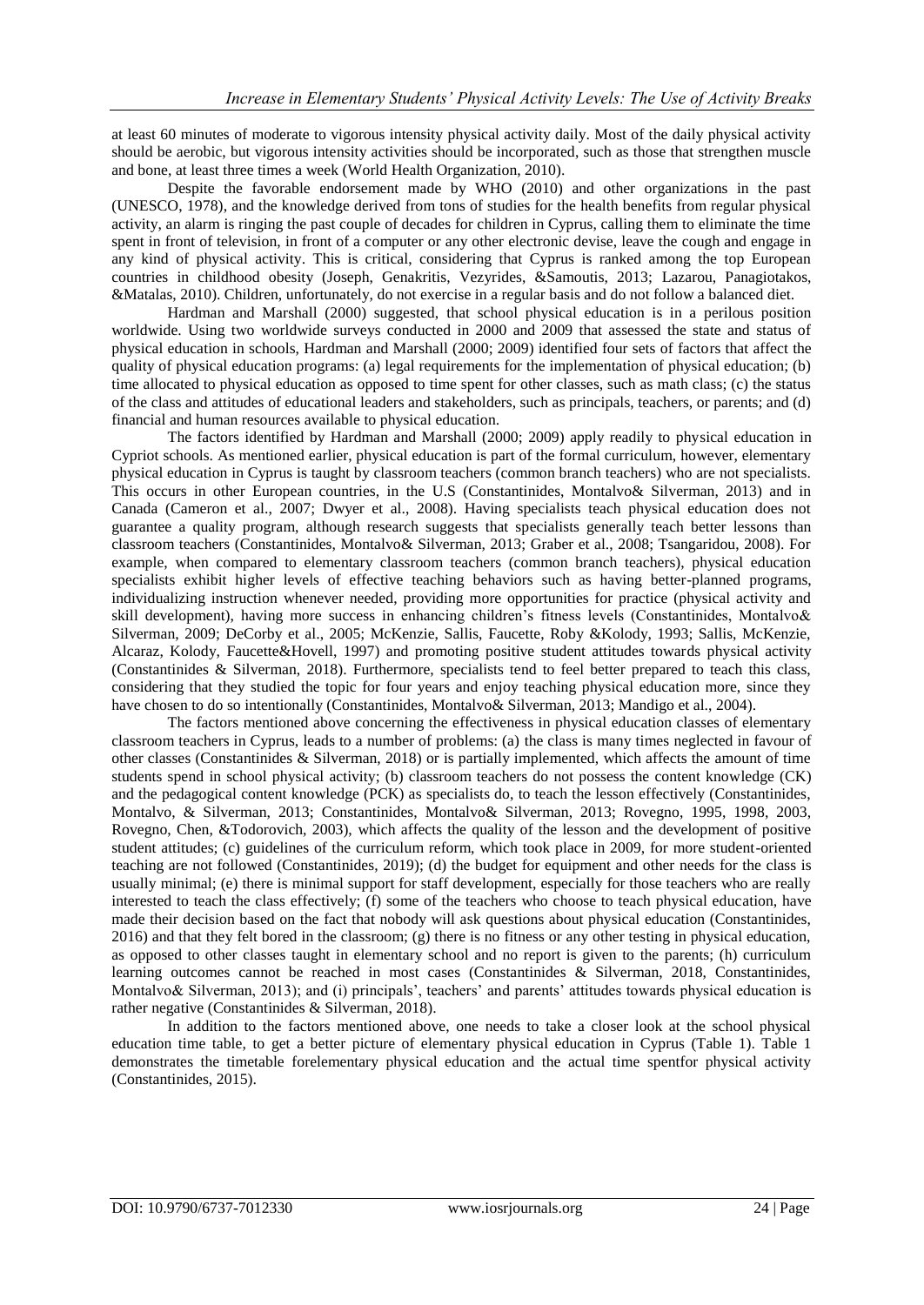**Table 1:** Timetable for elementary physical education and actual time spend in school physical activity(based on Constantinides, 2015).

| <b>Grades</b>  | <b>School</b><br>Length<br>0t<br><b>Period</b> | <b>Times/week</b> | <b>Scheduled timefor</b><br>PE | <b>Actual Physical</b><br><b>Activity time/week</b> |
|----------------|------------------------------------------------|-------------------|--------------------------------|-----------------------------------------------------|
| $-4th$<br>1 St | 40 min.                                        |                   | 80 min.                        | 10-30 min.                                          |
| $-6th$<br>– th | 40 min.                                        |                   | 120 min.                       | 30-90 min.                                          |

Although 80 minutes are scheduled for physical education for grades 1st - 4th, the actual time spent for physical activity is ranged between 10-30 minutes per week. Something similar applies to grades 5th – 6th. The results from a study conducted by Constantinides (2015), specifically for elementary physical education, clearly demonstrates that children in Cyprus do not meet the guidelines of the World Health Organization for at least 60 minutes of physical activity, in a daily basis.

# **II. Material And Methods**

In an effort to increase the time spent in physical activity and particularly in school physical activity in Cypriot elementary schools, an intervention study was conducted during 2018-19 academic year. Upon receiving consent forms from the Ministry of Education, school principals, parents and teachers, information about the intervention was provided to all participants and questions were answered about the procedure and the role of the participants. In addition, school principals were reassured that the school"s regular programme would not be affected in any way from the intervention.

**Sample size**. The participants were 22 elementary school classroom teachers (6 male and 16 female) & their students (class size in the participating classes ranged from 21-25 students) from 10 urban public schools (Table 2). Teachers were randomly selected from elementary public schools in Nicosia. Both teachers" and schools" names were coded (Table 2). Upon signing their consent to participate in this study, teachers were asked to participate in 3 sample lessons/ workshops, as part of their training, so that they would all be aware of what they were asked to do in their classes and to answer to possible questions.

**Table 2.**Recruited teachers, schools, class size and number of activity breaks/day.

| #              | <b>Teacher</b> | <b>School</b> | Gender | # of students | # of activity breaks/day |
|----------------|----------------|---------------|--------|---------------|--------------------------|
| 1              | Teacher 1      | School 1      | Female | 24            | $4 - 6$                  |
| $\overline{c}$ | Teacher 2      | School 1      | Male   | 23            | $3 - 4$                  |
| 3              | Teacher 3      | School 2      | Female | 25            | $1-2$                    |
| 4              | Teacher 4      | School 3      | Female | 21            | $1 - 2$                  |
| 5              | Teacher 5      | School 4      | Female | 23            | $1-2$                    |
| 6              | Teacher 6      | School 4      | Female | 24            | $3 - 4$                  |
| 7              | Teacher 7      | School 4      | Male   | 21            | $3 - 4$                  |
| 8              | Teacher 8      | School 5      | Female | 22            | $5-6$                    |
| 9              | Teacher 9      | School 5      | Female | 24            | $3 - 4$                  |
| 10             | Teacher 10     | School 6      | Female | 23            | $1-2$                    |
| 11             | Teacher 11     | School 6      | Female | 22            | $1 - 2$                  |
| 12             | Teacher 12     | School 6      | Female | 23            | $3 - 4$                  |
| 13             | Teacher 13     | School 6      | Male   | 24            | $3 - 4$                  |
| 14             | Teacher 14     | School 7      | Female | 23            | $1 - 2$                  |
| 15             | Teacher 15     | School 7      | Female | 21            | $1-2$                    |
| 16             | Teacher 16     | School 8      | Male   | 24            | $5 - 6$                  |
| 17             | Teacher 17     | School 8      | Male   | 24            | $3-4$                    |
| 18             | Teacher 18     | School 9      | Female | 22            | $1 - 2$                  |
| 19             | Teacher 19     | School 9      | Female | 23            | $3 - 4$                  |
| 20             | Teacher 20     | School 10     | Male   | 24            | $1 - 2$                  |
| 21             | Teacher 21     | School 10     | Female | 23            | $1-2$                    |
| 22             | Teacher 22     | School 10     | Female | 23            | $1 - 2$                  |

The purpose of the study was made clear to the teachers and then teachers were asked to use activity breaks in their regular classes, no more than 5 minutes in length, to help increase their students" physical activity levels. A common question rose by many teachers was "How can I stop my class to give students a break?" Teachers were explained that there are many reasons to give an activity break in their classes. For example, when students feel tired or sleepy and they cannot follow the lesson, or when the teacher wants to connect theory with practice demonstrating in the beginning and then having the students practice.

**Procedure methodology**. Teachers were asked to use activity breaks in their classes and take a note, as far as the length and the type of the break. They were encouraged to use as many activity breaks as possible and have all their students participate. Since teachers were assigned to teach multiple classes such as math, English, science, etc., activity breaks could be used throughout the school day and for different classes. Five school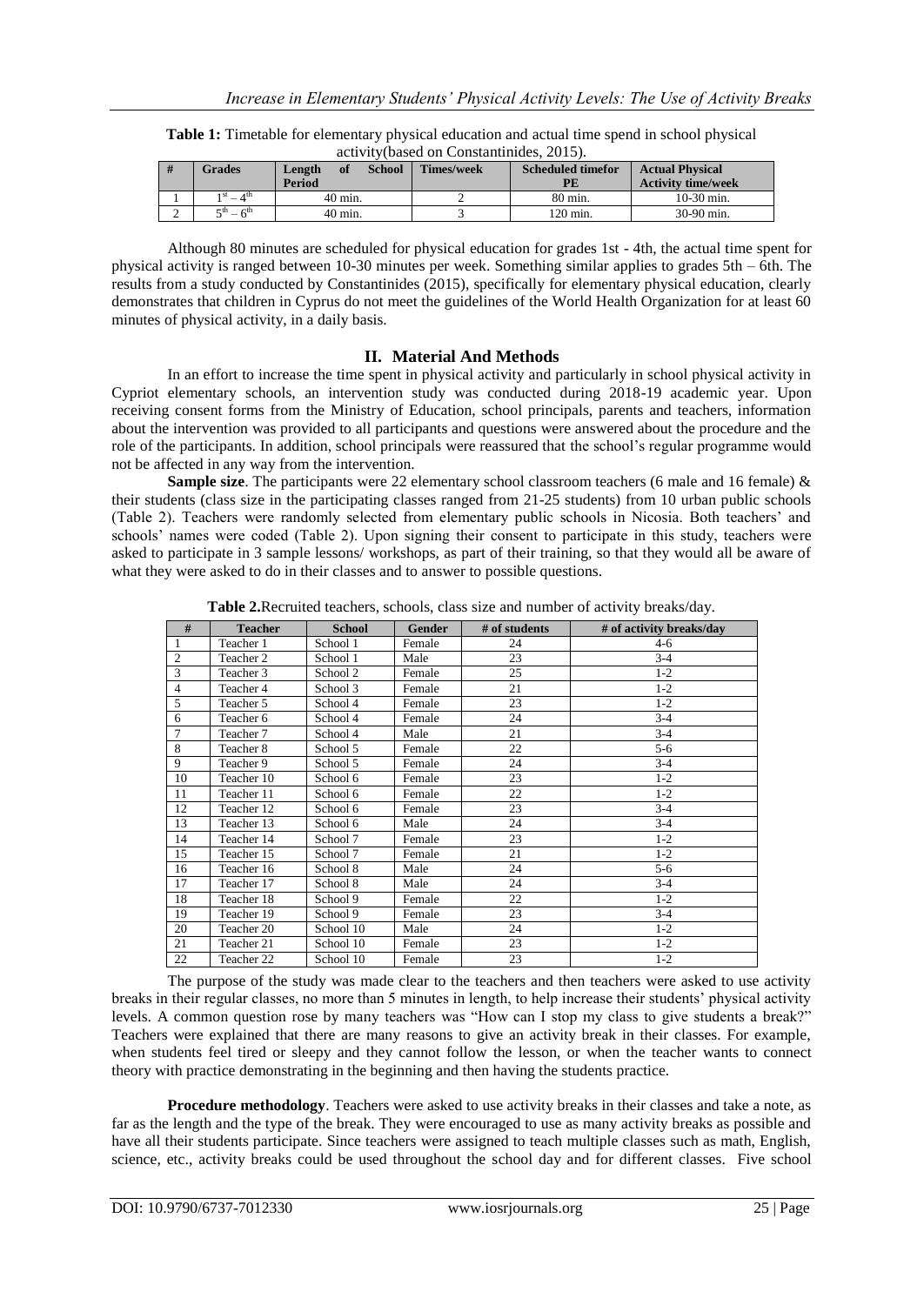visits were arranged for each one of the 22 teachers and a variety of upper elementary classes were observed. School visits were scheduled in a way that would not disturb the regular class timetable in each school.

**Data collection**. Data collection took place during the 2018-19 academic year. It included notes taken during the observation and teachers' notes about the activity breaks, as well as informal interviews before and after the observation. Additional helpful notes were taken for the size of the class (number of students), the available space in the class, material in the class, type of class, etc.

### **III. Results**

Activity breaks used by the participating teachers in their regular classes could be categorized in 2 main types and 4 sub-types, as seen in Figure 1. Teachers in this study have used relevant or non-relevant to the content of the lesson activity breaks (two main categories). Either category could be divided in two smaller subcategories, according to the observations: (a) activity breaks with easy or morecomplicated activities, and (b) activity breaks

### **Figure1.** Type of activity breaks used by the participating teachers.



with more or less movement. In addition, the number of activity breaks given from each teacher during the day varied.

According to the observations and the informal interviews, some teachers felt more comfortable using activity breaks in their classes, as opposed to others. For example, teacher 1, an athletic type teacher felt comfortable using 4-6 activity breaks per day, to help students relax from classes like math and science. She believed, according to her own experiences, that students would be able to pay more attention if they were given "waken up" breaks, as she used to call activity breaks. A similar behavior was observed in classes of teachers 8 and 16. These teachers (Teachers 1, 8 and 16) have used either relevant or non-relevant activity breaks, targeting to help students relax and fill in their batteries for the rest of the class followed. Teacher 16 mentioned that "it"s not the type of break, but the result that counts at the end of the day." Asking this teacher to clarify that, he added that "keeping your students on track was the main target, since they could learn more." All three of them were teaching in different schools. Their participating colleagues in their school gave less activity breaks in their classes. For example, teachers 2, 9 and 17 gave 3-4 activity breaks each day, some relevant to the content taught and some irrelevant. As teachers 2 and 17 explained, they wanted to give activity breaks relevant to the content, so that the break would be more useful to the class. They wanted to connect theory with daily activity applications, to make the content easier to understand by the students.

The number of activity breaks varied among participating teachers from 1-2 to 5-6 per day. In this study, 11 teachers gave 1-2 activity breaks per day, 8 teachers gave 3-4 activity breaks per day and 3 teachers gave 5-6 activity breaks per day (Table 3). During the observations, the activity breaks given in each class varied from 1-2. Teachers who gave more than 1 break in the observed classes, tended to connect their breaks with the topic taught that day (e.g. teachers 1, 4, 8, 9, 12, 16, 17, 19). Participating teachers who gave 1 activity break during the observations gave a break either relevant or irrelevant to the topic taught.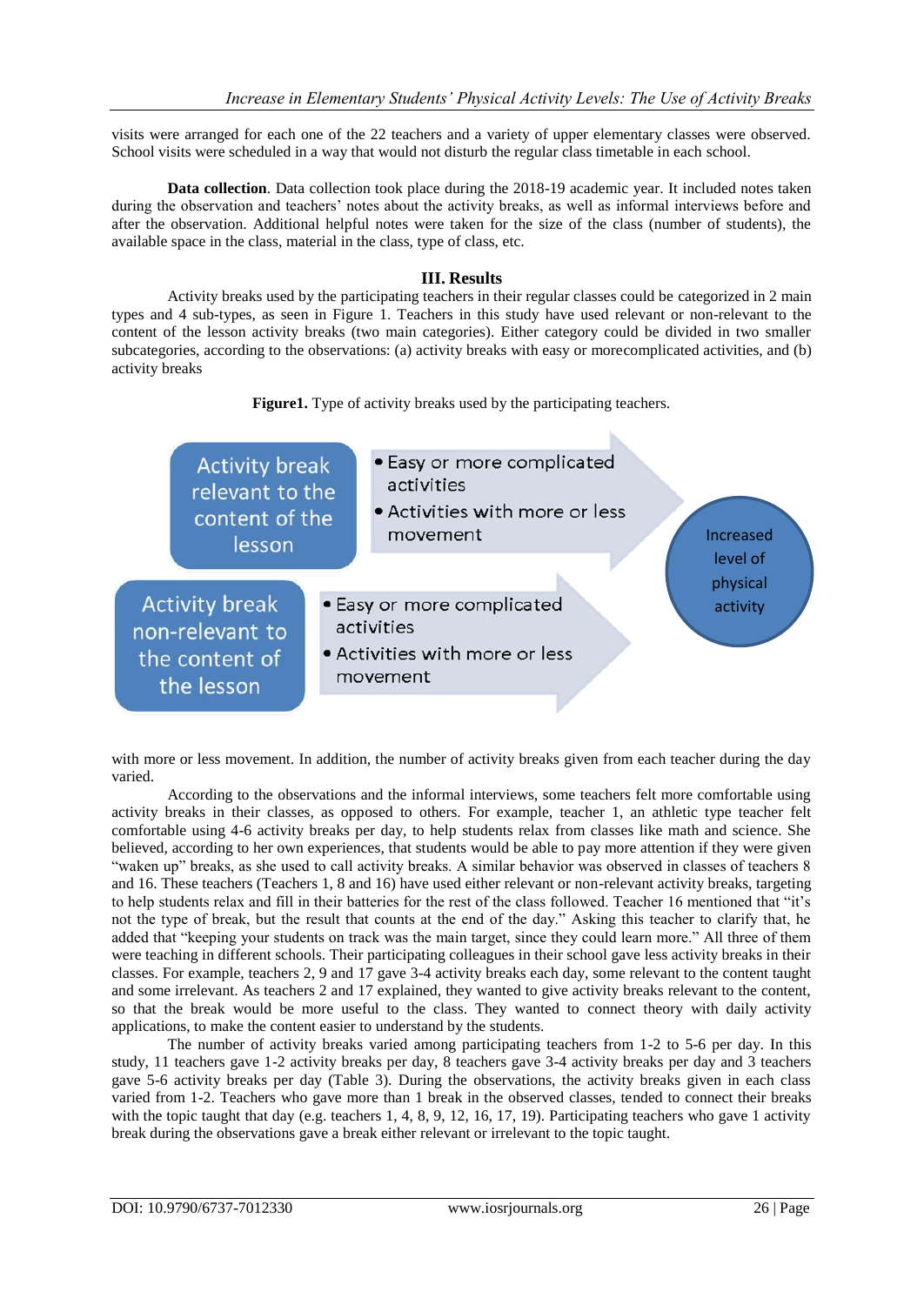| #              | <b>Teacher</b> | # of activity | Visit1         | Visit2         | Visit <sub>3</sub> | Visit4         | Visit <sub>5</sub> |
|----------------|----------------|---------------|----------------|----------------|--------------------|----------------|--------------------|
|                |                | breaks/day    |                |                |                    |                |                    |
| 1              | Teacher 1      | $5-6$         | $\overline{2}$ | $\mathfrak{2}$ | $\overline{2}$     | $\overline{c}$ | $\overline{c}$     |
| $\overline{2}$ | Teacher 2      | $3-4$         |                |                | 1                  |                | 1                  |
| 3              | Teacher 3      | $1 - 2$       | $\overline{c}$ |                | 1                  | 1              | 1                  |
| $\overline{4}$ | Teacher 4      | $1 - 2$       |                | $\overline{2}$ | 1                  |                | $\overline{2}$     |
| 5              | Teacher 5      | $1 - 2$       | 1              | $\mathbf{1}$   | 1                  | 1              | $\mathbf{1}$       |
| 6              | Teacher 6      | $3-4$         | 1              | $\overline{2}$ | 1                  | 1              | 1                  |
| $\overline{7}$ | Teacher 7      | $3-4$         | $\overline{c}$ | 1              | 1                  | 1              | 1                  |
| 8              | Teacher 8      | $5 - 6$       | $\overline{c}$ | $\overline{c}$ | $\overline{c}$     | 1              | $\overline{2}$     |
| 9              | Teacher 9      | $3-4$         | 1              | $\overline{c}$ | $\overline{2}$     | 1              | 1                  |
| 10             | Teacher 10     | $1-2$         | 1              | 1              | $\mathbf{1}$       | 1              | 1                  |
| 11             | Teacher 11     | $1 - 2$       | 1              | 1              | 1                  | 1              | 1                  |
| 12             | Teacher 12     | $3-4$         | 1              | $\overline{2}$ | $\overline{c}$     | 1              | 1                  |
| 13             | Teacher 13     | $3-4$         | $\mathbf{1}$   | 1              | $\mathbf{1}$       | 1              | 1                  |
| 14             | Teacher 14     | $1-2$         | 1              | 1              | $\mathbf{1}$       | 1              | 1                  |
| 15             | Teacher 15     | $1 - 2$       | 1              | 1              | $\mathbf{1}$       | 1              | 1                  |
| 16             | Teacher 16     | $5 - 6$       | $\overline{2}$ | $\overline{2}$ | 1                  | $\overline{2}$ | $\overline{2}$     |
| 17             | Teacher 17     | $3-4$         | $\mathbf{1}$   | $\overline{2}$ | $\mathbf{1}$       | 1              | 1                  |
| 18             | Teacher 18     | $1-2$         | $\mathbf{1}$   | 1              | 1                  | 1              | 1                  |
| 19             | Teacher 19     | $3-4$         | 1              | $\overline{2}$ | $\mathbf{1}$       | 1              | 1                  |
| 20             | Teacher 20     | $1-2$         | $\mathbf{1}$   | 1              | $\mathbf{1}$       | $\mathbf{1}$   | 1                  |
| 21             | Teacher 21     | $1 - 2$       | 1              | $\mathbf{1}$   | $\mathbf{1}$       | $\mathbf{1}$   | $\mathbf{1}$       |
| 22             | Teacher 22     | $1 - 2$       | 1              | 1              | $\mathbf{1}$       | 1              | 1                  |

## **Table 3. Number of activity breaks per day and per visit.**

As mentioned before the activity breaks given by the teachers, relevant or irrelevant to the lesson, could be divided in two sub-categories (Chart 1): (a) activity breaks with easy or more complicated activities, and (b) activity breaks with more or less movement. Teachers in this study have used activity breaks from all subcategories, however, only a couple of those have used activity breaks with less movement (teachers 14 and 22). These teachers were extremely sensitive with students" safety in class, due to limitations of space, which resulted in activity breaks with minimal or less movement. Students in their classes were asked to do an activity while sitting in their chairs (e.g. to start telling the ABC with their eyes closed, without telling them which student should start. The student who was calling a letter had to do so while getting up and sitting down. If students were successful calling all the letters, they would get up and start applauding for a minute).

Other teachers, although student safety was an issue to consider, have used ideas discussed and applied during the preparation workshops. Some activity breaks that were presented could easily be modified and used in any class. For example, teachers 1, 8 and 16 have used activities non-relevant to the content of the lesson such as "turn the clock" activity, which allowed the whole class to participate simultaneously. Students had to make a hoola-hoop move around the circle as they were holding each other's' hands, without using their hands. If the hoop was far away, they had to keep marching. In an alternative activity to that, students had to move around two or three hoops, which made them act faster in a rather competitive but fun situation. The same teachers have also used activities relevant to the content of their lesson. For example, in a math class, students had to figure out the answer and jump over a line accordingly (e.g., divide 48/12).

Classroom teachers in this study have used a variety of ideas exactly the way they were given to them during the preparation meetings. A group of teachers (teachers 2, 3, 5, 6, 7, 10, 11, 13, 15, 18, 20 and 21) have used activity breaks non-relevant to the content of the lesson, to cheer up the students and enable them to follow the lesson. These teachers have used activities non relevant to the content, but they succeeded having all the students participating. Using material easy to curry in class, such as tennis balls and plastic cups, they organized their students in groups using small areas in class and introduced more complicated activities. Some activities included fundamental movement skills such as walking or running quick (a very small distance) as well as throwing and catching, or throwing to moving target simultaneously. In addition, the whole group had to be alert during the activity, because the pace of it was fast and demanding. Other activities, gave little time to the students to think and react, keeping them alert not to make a mistake, since they had to operate as a group. With this kind of activities, teachers made the students breath faster, increasing their heart and breathing rate, enhancing student endurance.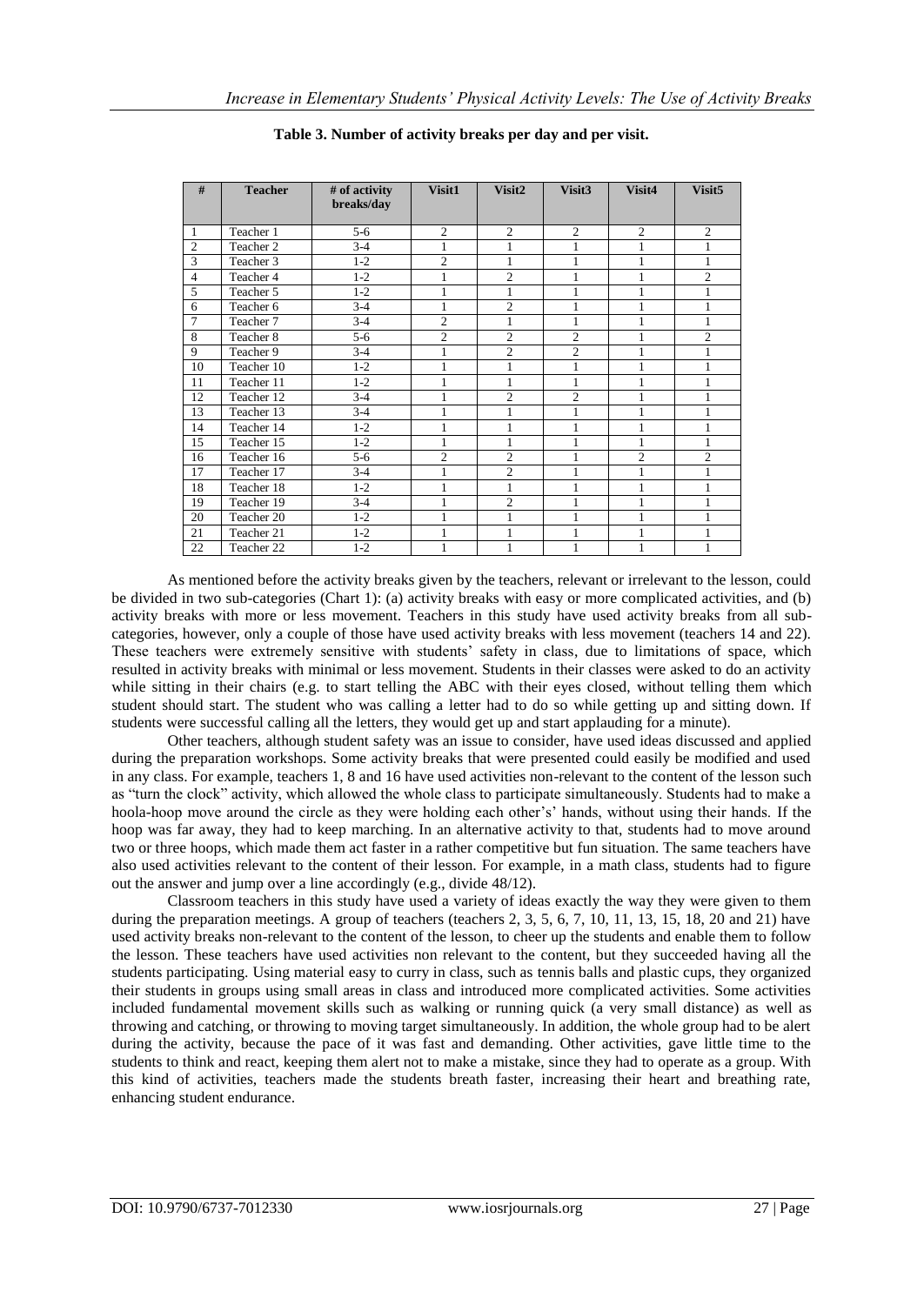# **IV. Discussion**

Participating teachers in this study have used activity breaks both relevant and non-relevant to the content, with easy or more complicated activities, or with more or less movement. It was encouraging that only two out of the twenty-two participants used activities with less movement (teachers 14 and 22). Perhaps these teachers could not overpass considering kids" safety issues during these activity breaks and preferred to give activity breaks with less movement.

The rest of the teachers have used activity breaks either relevant or non-relevant to the content of the lesson. Teachers were not creative, instead, they preferred to use ideas introduced to them during the preparation sessions. No matter of the type of activity breaks used, students' physical activity time was increased. For instance, teachers 1, 8 and 16 gave 5-6 physical activity breaks per week. This is translated to approximately 25- 30 minutes of additional physical activity during school hours. Considering that students" curriculum includes two or three 40-minute school periods of physical education per week for 4th graders and 5-6th graders respectively, it's easy to figure out the multiple benefits, especially the health benefits, of providing physical activity breaks in school. For teachers who gave 3-4 physical activity breaks per week and for teachers who gave 1-2 breaks, the benefit for students in terms of additional physical activity time in schools is 15-20 and 5- 10 minutes respectively.

According to previous findings (Cothran et al. 2010; Webster et al., 2013) teachers engage with activity breaks if they align with their philosophies and priorities as teachers. The participating teachers in this study taught in mixed skill and ability classes, therefore, one may reasonably suggest that when it comes to effective physical activity break implementation, the characteristics of the students weigh less than the values of the teacher. However, the question that arises is: Why some teachers give more activity breaks than others; well, according to the observations and the informal interviews, a number of negative themes occurred that made most teachers hesitate to provide activity breaks:

*Limited space for some activities*. When thinking of a classroom, one understands that tables and chairs fill in most of the space. Considering teachers" concern about student safety, makes it easy to understand why some teachers hesitate to provide activity breaks in their classes, even when their students seem to be very tired to follow the class. In addition, in case of an injury, teachers have to fill in an incident report and give explanation to school principals and parents, therefore, they think about it twice, before giving an activity break.

*Limited time*. Teachers have to struggle with a lot of pressure by the Ministry of Education to cover the curriculum for each class they teach. In addition, teachers are assigned to prepare and organize class and school celebrations for national days, religious days and other occasions, which makes them more sceptical to allow time for activity breaks.

For all the above reasons, teachers" pressure to satisfy all these expectations, both academic and nonacademic, may negatively affect them in using activity breaks in their classrooms (Cothran, Kulinna& Garn, 2010; Parks, Solmon& Lee, 2007). If you are struggling to find the time for extra class activities, such as school celebrations, it seems obvious, that you wouldn"t like to "waist" you time in other things, including activity breaks. For classroom teachers in Cyprus, this is particularly important when we consider that they teach in classes where students" skills and abilities vary a lot, but the pressure is always there.

*Class management difficulties during the activity breaks*. Teachers in this study had a hard time to control the class, when an activity break was given. On one hand, some students would take advantage on the "kind of freedom" offered to them to move around, talk to each other and socialize in class. On the other hand, classroom teachers who are used to manage their class when students are sitting down in a limited space without been allowed to talk unless they get permission. Class mobility seems to distract the peaceful class environment. Teachers, who are in control of their classes, are more hesitant to provide activity breaks. Instead, they prefer to work on their "safety zone", that is an environment without mobility which is easy for them to manage.

Kulinna et al. (2013) stated that modifying management practices in physical education to fit the classroom setting may help classroom teachers. Some basic management principles that could be applied in the classroom are: (1) use different start and stop signals but use them consistently (e.g., 1 whistle to start and 2 whistles to stop); (2) use "when" before "what" when giving directions (e.g., When I say go, start jumping..."); (3) organize your students efficiently (e.g., in small groups, pairs, or individually); (4) give your instructions quickly (e.g., in 30 seconds or less); and (5) have the necessary equipment ready.

*Difficulties to restart the lesson*. Upon completion of the activity break, most of the teachers had a hard time to restart the lesson. Students were excited and wanted more activities, but the teachers wanted them to sit down and be quiet to restart the lesson. That made them waste valuable class time. This is aligned with what McMullen, Kulina&Kothran (2014) found about restarting the lesson. Teachers in their study discussed students" ability to get back on task after an activity break and the difficulty teachers had to deal with, when they wanted them to sit down and continue the lesson. It seems clear that classroom teachers might need help broadening their management skills, to be able to include physical activity in their classes in a daily basis. Specific skills that physical education teachers use, but classroom teachers may not be familiar with. Introducing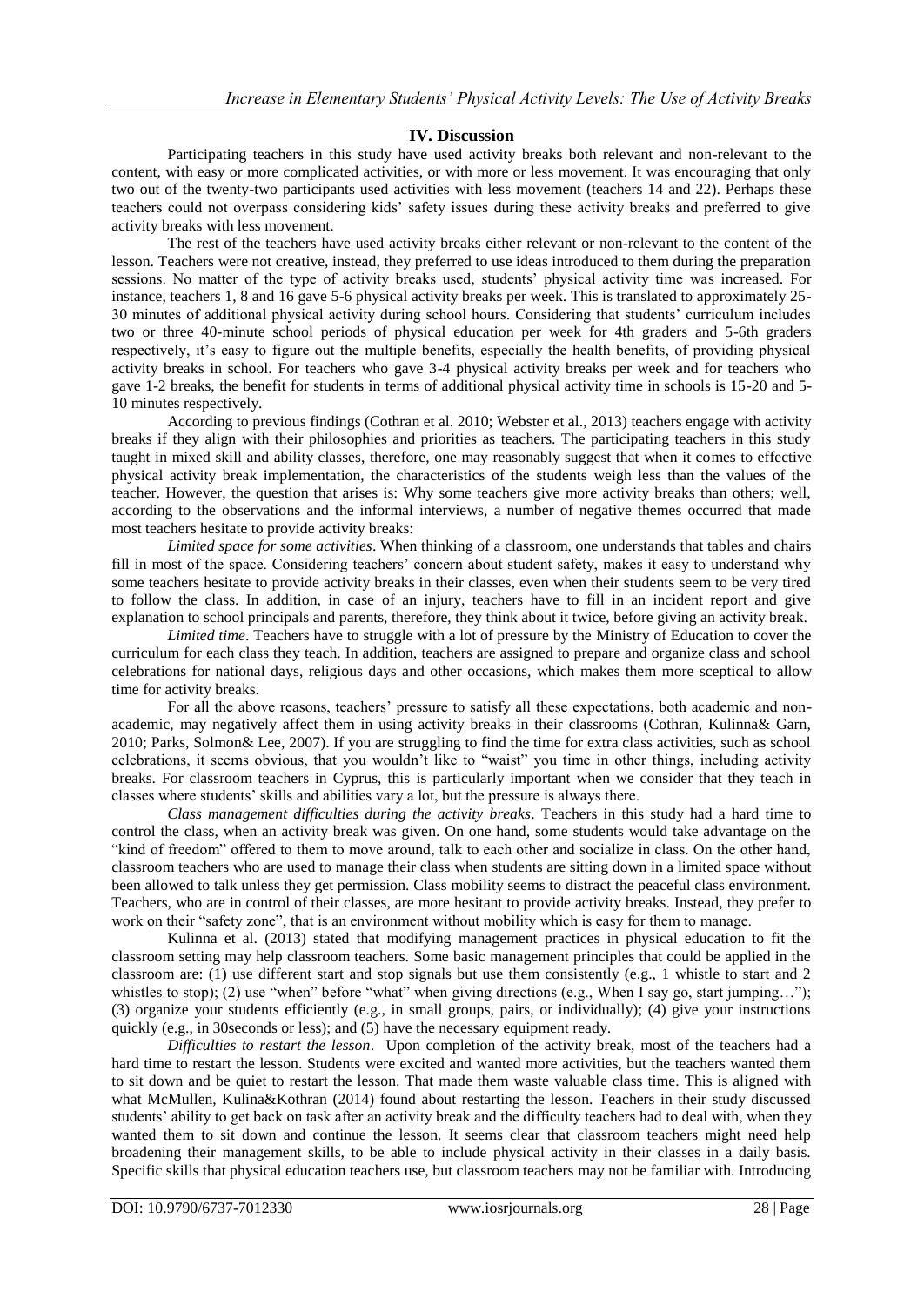such skills during teacher education programs, will likely encourage classroom teachers to use activity breaks in their classes and restarting the lesson will note be a limitation.

Beyond the negative themes, a couple of positive themes emerged from this study. First, students from all classes observed participated in the activity breaks. Activity breaks in a regular class was something unusual for the students, therefore, they were excited about it. All students were curious to see what these activity breaks were, therefore, full class participation was observed. Second, physical activity levels of all students were increased according to the number of breaks given by the teacher. Since all students were participating, the increase was observed in all students; however, there was a variation in that increase, based on the activity breaks given by the teacher.

Generally speaking, teachers in this study could easily understand that when students are tired or feel sleepy, an activity break would help them wake up and follow the rest of the lesson, which is translated in better student performance in school, better understanding and hopefully better report cards. However, most of them did not seem to be comfortable when giving activity breaks in their classes. Furthermore, it's questionable if the participating teachers would continue to give activity breaks after the intervention. Although the purpose of the study was to convince classroom teachers to use activity breaks in a daily basis, for health reasons and to fight obesity, many of them would do so just to awaken the students and help them follow the lesson.

#### **V. Conclusion**

The high levels of obesity among Cypriot children were the spark for the present paper. This intervention study clearly revealed that school may significantly contribute to the increase of daily physical activity time. No matter of the type of activity break used, students" physical activity levels were increased. If schools and teachers understand the meaning of providing more time for physical activity to students health and organize their classes in such a way that activity breaks will be given regularly in a safe classroom environment, they will be able to provide much more physical activity to students contributing to the fight against obesity.

It seems clear, however, that common branch teachers will need help broadening their management skills to feel comfortable in giving activity breaks, during a regular school day. Introducing these skills during teacher education programs by demonstrating physical activity breaks to preservise teachers and allowing time for them to practice during their student teaching placement, may encourage them to provide these activity breaks to their students.

The difference on the number of activity breaks given among teachers in this study, demands further investigation for teachers' perceptions as far as the use of activity breaks and furthermore, for teachers' perceptions for physical activity. Collecting further information will help us better understand why some teachers provide more activity breaks than others, how they feel about activity breaks, why some teachers connect activity breaks with the content of the class and others don"t, etc. In addition, if teachers are convinced to use activity breaks as an alternative teaching method in a future intervention, this may have a greater impact among teachers and may be easier accepted and implemented in their classes, contributing in kids" higher levels of physical activity.

#### **References**

- [1]. Cameron, C., Wolfe, R. & Craig, C. L. (2007). Opportunities for physical activity in Canadian schools: Trends from 2001-2006. Ottawa: Canadian Fitness & Lifestyle Research Institute.
- [2]. Constantinides, P. (2011). Differences in physical activity levels among students that are taught by physical education teachers and classroom teachers. Exercise & Society, 52: 7-14.
- [3]. Constantinides, P. (2013). Perceptions of elementary obese students about their experiences in physical education. Physical Education & Sport, 32(3): 89-102.
- [4]. Constantinides, P. (2015). Preservice teachers" planning and teaching elementary physical education. Can we bridge the gap? Proceedings of the 18th International Conference of the Physical Education Teachers" Association of Northern Greece, Thessaloniki, Greece.
- [5]. Constantinides, P., & Silverman, S. (2018). Cypriot elementary students attitudes towards physical education. Journal of Teaching in Physical Education, 37: 69-77.
- [6]. Constantinides, P., Montalvo, R., & Silverman, S. (2013). Teaching processes in elementary physical education classes taught by specialists and nonspecialists. Teaching and Teacher Education, 36: 68–76.
- [7]. Cothran, D.J., Kulinna, P.H., & Garn, A.C. (2010). Classroom teachers and physical activity integration. Teaching and Teacher Education, 26, 1381–1388. doi:10.1016/j.tate.2010.04.003
- [8]. DeCorby, K., Halas, J., Dixon, S., Wintrup, L. & Janzen, H. (2005). Classroom teachers and the challenges of delivering quality physical education. The Journal of Educational Research, 98(4): 208-220.
- [9]. Dwyer, J. J. M., Allison, K. R., LeMoine, K. N., Faulkner, G. E. J., Adlaf, E. M., Goodman, J. &Lysy, D. C. (2008). A survey of opportunities for school-based physical activity in Ontario elementary schools. Physical & Health Education Journal, 74(4): 36-42.
- [10]. Graber, K. C., Locke, L. F., Lambdin, D. &Solmon, M. A. (2008). The landscape of elementary school physical education. The Elementary School Journal, 108(3): 151-159.
- [11]. Hardman, K. & Marshall, J. (2000). The state and status of physical education in international context. European Physical Education Review, 6(3): 203-229.
- [12]. Hardman, K. & Marshall, J. (2009). Second world-wide survey of school physical education: Final report. Berlin: ICSSPE/CIEPSS.